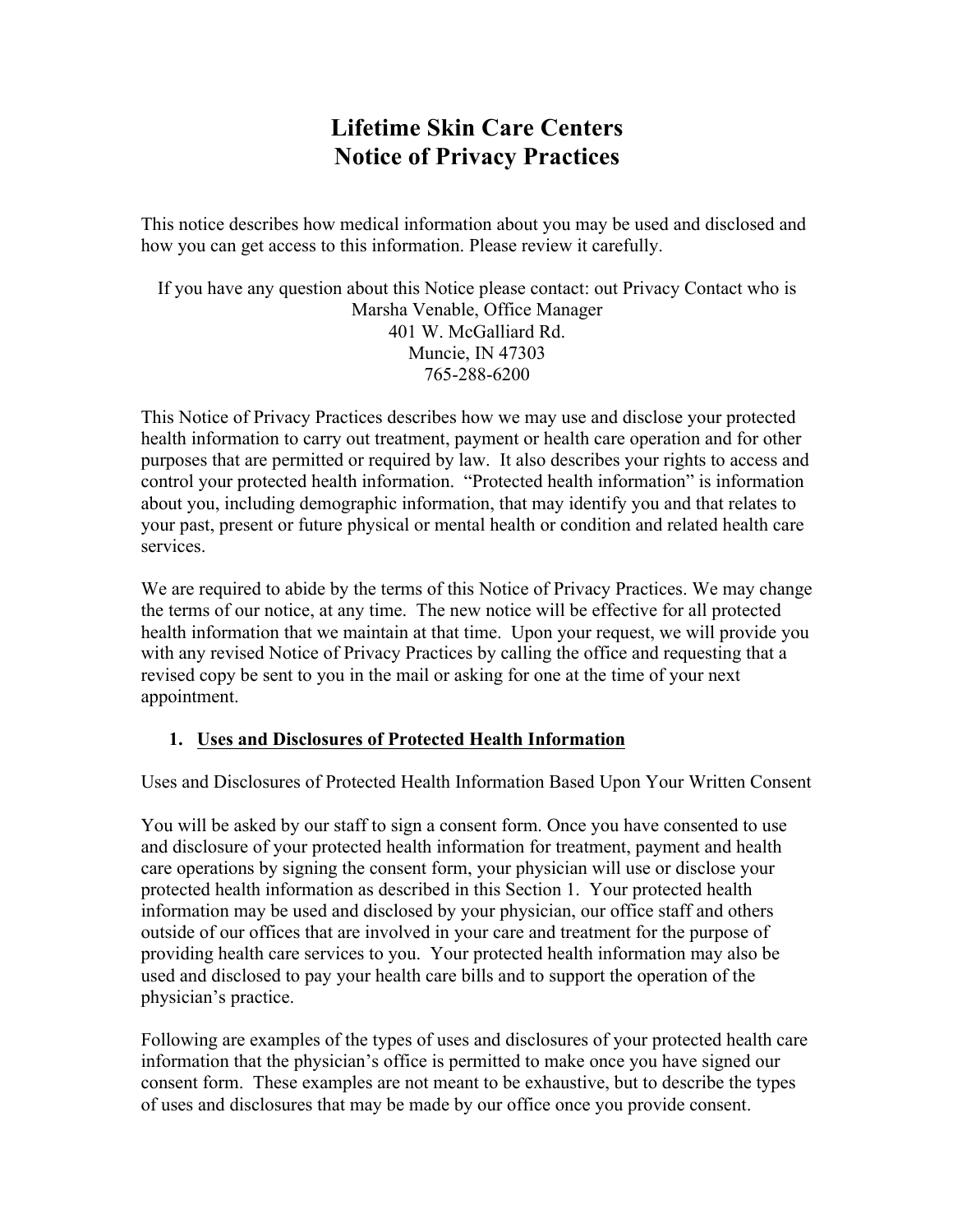**Treatment:** We will use and disclose your protected health information to provide, coordinate, or manage your health care and any related services. This includes the coordination or management of your health care with a third party that has already obtained your permission to have access to your protected health information. For example, we would disclose your protected health information, as necessary, to a home health agency that provides care to you. We will also disclose protected health information to other physicians who may be treating you when we have the necessary permission from you to disclose your protected health information. For example, your protected health information may be provided to a physician to whom you have been referred to ensure that the physician has the necessary information to diagnose or treat you.

In addition, we may disclose your protected health information form time-to-time to another physician or health care provider (e.g., a specialist or laboratory) who, at the request of your physician, becomes involved in your care by providing assistance with your health care diagnosis or treatment to your physician.

**Payment:** Your protected health information will be used, as needed, to obtain payment for your health care services. This may include certain activities that your health insurance plan may undertake before it approves or pays for the health care services we recommend for you such as; making a determination of eligibility or coverage for insurance benefits, reviewing services provided to you for medical necessity, and undertaking utilization review activities. For example, obtaining approval for an in office surgery may require that your relevant protected health information be disclosed to the health plan to obtain approval for the procedure.

**Healthcare Operations:** We may use or disclose, as-needed, your protected health information in order to support the business activities of your physician's practice. These activities include, but are not limited to, quality assessment activities, employee review activities, training of medical students and residents, licensing, marketing and fundraising activities, and conducting or arranging for other business activities. For example, we may disclose your protected health information to medical students and residents that see patients at our office. In addition, we may use a sign-in sheet at the registration desk where you will be asked to sign your name and indicate your physician. We may also call you by name in the waiting room when your physician is ready to see you. We may use or disclose your protected health information as necessary, to contact you to remind you of your appointment.

We will share your protected health information with third party "business associates" that perform various activities (e.g. billing, transcription services) for the practice. Whenever an arrangement between our office and a business associate involves the use or disclosure of your protected health information, we will have a written contract that contains terms that will protect the privacy of your protected health information.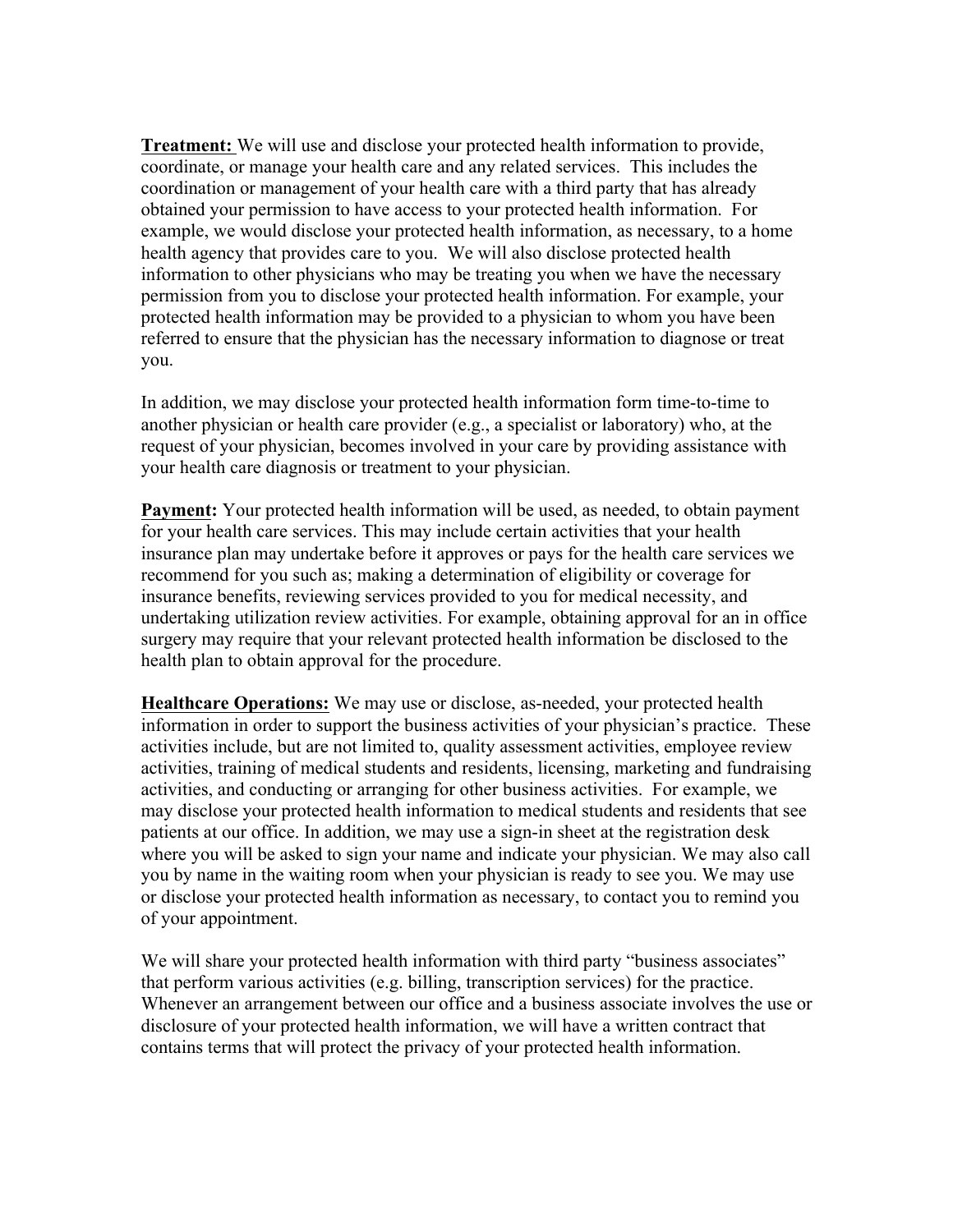We may use or disclose your protected health information, as necessary, to provide you with information about treatment alternatives or other health-related benefits and services that may be of interest to you. We may also use and disclose your protected health information for other marketing activities. For example, your name and address may be used to send you a newsletter about our practice and the services we offer. We may also send you information about products or services that we believe may be beneficial to you. You may contact our Privacy Contact to request that these materials not be sent to you.

### **Uses and Disclosures of Protected Health Information Based upon Your Written Authorization**

Other uses and disclosures of your protected health information will be made only with your written authorization, unless otherwise permitted or required by law as described below. You may revoke this authorization, at any time, in writing, except to the extent that your physician or the physician's practice has taken action in reliance on the use or disclosure indicated in the authorization.

### **Other Permitted and Required Uses and Disclosures That May Be Made with Your Consent, Authorization or Opportunity to Object**

We may use and disclose your protected health information in the following instance. You have the opportunity to agree or object to the use or disclosure of all or part of your protected health information. If you are not present or able to agree or object to the use or disclosure of the protected health information, then your physician may, using professional judgment, determine whether the disclosure is in your best interest. In this case, only the protected health information that is relevant to your health care will be disclosed.

**Others Involved in Your Healthcare:** Unless you object, we may disclose to a member of your family, a relative, a close friend or any other person you identify, your protected health information that directly relates to that person's involvement in your health care. If you are unable to agree or object to such a disclosure, we may disclose such information as necessary if we determine that it is in your best interest based on our professional judgment. We may use or disclose protected health information to notify or assist in notifying a family member, personal representative or any other person that is responsible for your care of your location, general condition or death. Finally, we may use or disclose your protected health information to an authorized public or private entity to assist in disaster relief efforts and to coordinate uses and disclosures to family or other individuals involved in your health care.

**Emergencies:** We may use or disclose your protected health information in an emergency treatment situation. If this happens, your physician shall try to obtain your consent as soon as reasonably practicable after the delivery of treatment. If your physician or another physician in the practice is required by law to treat you and the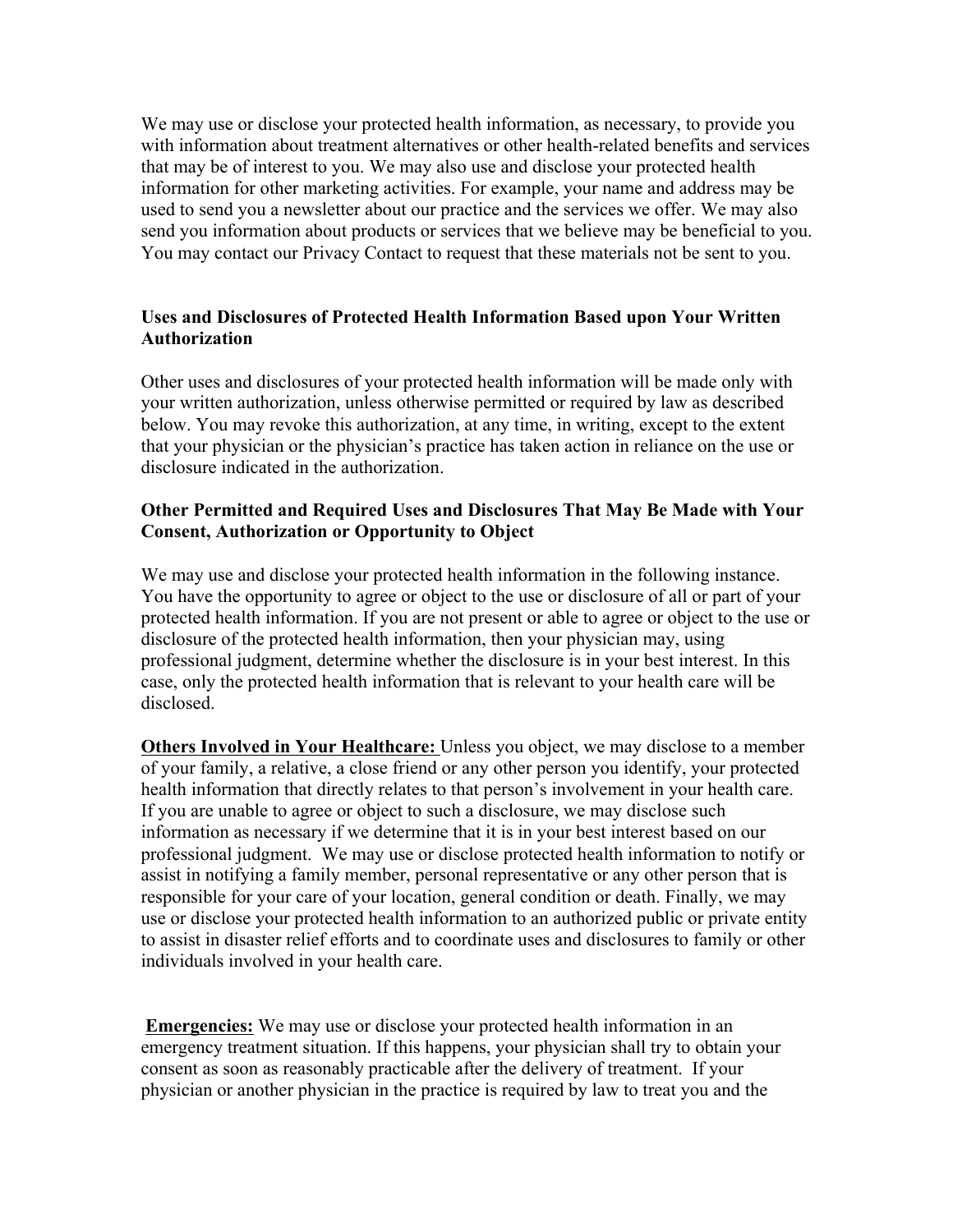physician has attempted to obtain your consent but is unable to obtain your consent, he or she may still use or disclose your protected health information to treat you.

**Communication Barriers:** We may use and disclose your protected health information if your physician or another physician in the practice attempts to obtain consent from you but is unable to do so due to substantial communication barriers and the physician determines, using professional judgment, that you intend to consent to use or disclose under the circumstances.

## **Other Permitted and Required Uses and Disclosures That May Be Made Without Your Consent, Authorization or Opportunity to Object**

We may use or disclose your protected health information in the following situations without your consent or authorization. These situations include:

**Required By Law:** We may use or disclose your protected health information to the extent that the use or disclosure is required by law. The use or disclosure will be made in compliance with the law and will be limited to the relevant requirements of the law. You will be notified, as required by law, of any such uses or disclosures.

**Public Health:** We may disclose your protected health information for public health activities and purposes to a public health authority that is permitted by law to collect or receive the information. The disclosure will be made for the purpose of controlling disease, injury or disability. We may also disclose your protected health information, if directed by the public health authority, to a foreign government agency that is collaborating with the public health authority.

**Communicable Diseases:** We may disclose your protected health information, if authorized by law, to a person who may have been exposed to a communicable disease or may otherwise be at risk of contracting or spreading the disease or condition.

**Health Oversight:** We may disclose protected health information to a health oversight agency for activities authorized by law, such as audits, investigations, and inspections. Oversight agencies seeking this information include government agencies that oversee the health care system, government benefit programs, other government regulatory programs and civil rights laws.

**Abuse or Neglect:** We may disclose your protected health information to a public health authority that is authorized by law to receive reports of child abuse or neglect. In addition, we may disclose your protected health information if we believe threat you have been a victim of abuse, neglect or domestic violence to the governmental entity or agency authorized to receive such information. In this case, the disclosure will be made consistent with the requirements of applicable federal and state laws.

**Food and Drug Administration:** We may disclose your protected health information to a person or company required by the Food and Drug Administration to report adverse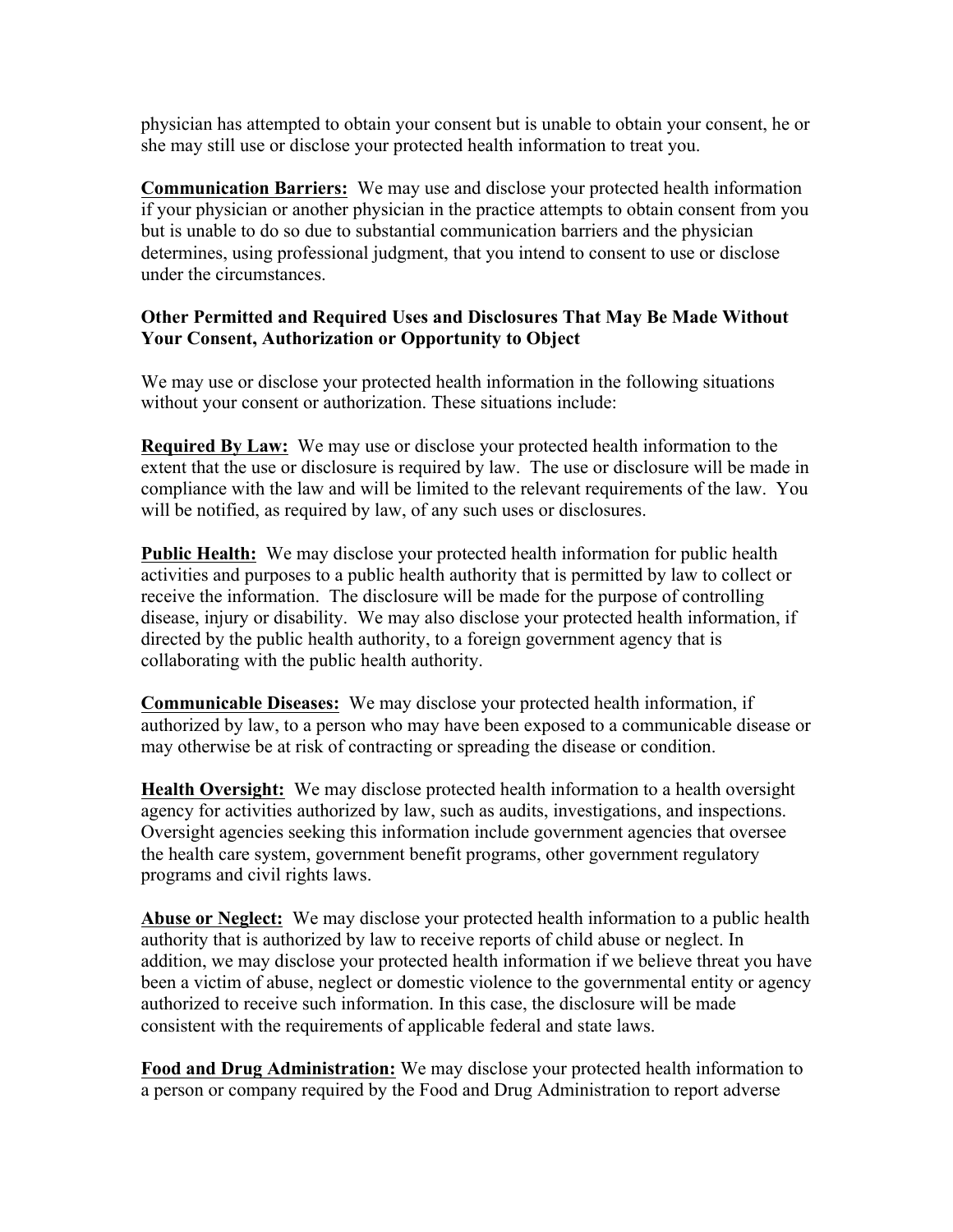events, product defects or problems, biologic product deviation, track products; to enable product recalls; to make repairs or replacements, or to conduct post marketing surveillance, as required.

**Legal Proceedings:** We may disclose protected health information in the course of any judicial or administrative proceeding, in response to an order of a court or administrative tribunal (to the extent such disclosure is expressly authorized), in certain conditions in response to a subpoena, discovery request or other lawful process.

**Law Enforcement:** We may also disclose protected health information, so long as applicable legal requirements are met, for law enforcement purposes. These law enforcement purposes include (1) legal processes and otherwise required by law, (2) limited information requests for identification and location purposes, (3) pertaining to victims of a crime, (4) suspicion that death has occurred as a result of criminal conduct, (5) in the event that a crime occurs on the premises of the practice, and (6) medical emergency (not on the Practice's premises) and it is likely that a crime has occurred.

**Coroners, Funeral Directors, and Organ Donation:** We may disclose protected health information to a coroner or medical examiner for identification purposes, determining cause of death or for the coroner or medical examiner to perform other duties authorized by law. We may also disclose protected health information to a funeral director, as authorized by law, in order to permit the funeral director to carry out their duties.

**Research:** We may disclose your protected health information to researchers when their research has been approved by an institutional review board that has reviewed the research proposal and established protocols to insure the privacy of your protected health information.

**Criminal Activity:** Consistent with applicable federal and state laws, we may disclose your protected health information, if we believe that the use or disclosure is necessary to prevent or lessen a serious and imminent threat to the health or safety of a person or the public, We may also disclose protected health information if it is necessary for law enforcement authorities to identify or apprehend an individual.

**Military Activity and National Security:** When the appropriate conditions apply, we may use or disclose protected health information of individuals who are Armed Forces personnel (1) for activities deemed necessary by appropriate military command authorities;(2) for the purpose of a determination by the Department of Veterans Affairs of our eligibility for benefits, or (3) to foreign military authority if you are a member of that foreign military services. We may also disclose your protected health information to authorized federal officials for conducting national security and intelligence activities, including for the provision of protective services to the President or others legally authorized.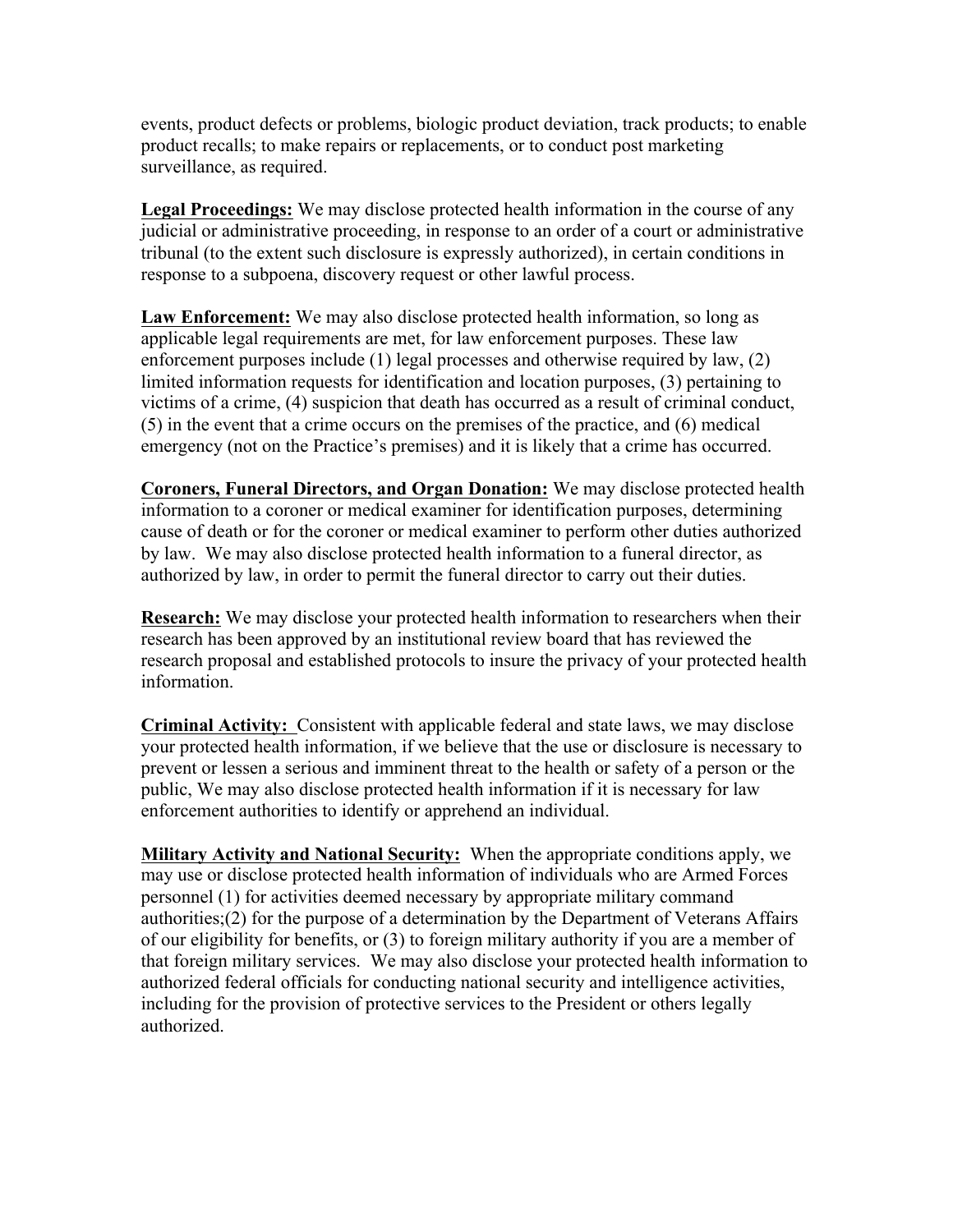**Workers' Compensation:** Your protected health information may be disclosed by us as authorized to comply with workers' compensation laws and other similar legallyestablished programs.

**Inmates:** We may use or disclose your protected health information if you are an inmate of a correctional facility and your physician created or received your protected health information in the course of providing care to you.

**Required Uses and Disclosures:** Under the law, we must make disclosures to you and when required by the Secretary of the Department of Health and Human Services to investigate or determine our compliance with the requirement of Section 164.500 et.seq.

# **Your Rights**

Following is a statement of your rights with respect to your protected health information and a brief description of how you may exercise these rights.

# **You have the right to inspect and have copied your protected health information.**

This means you may inspect and obtain a copy of protected health information about you that is contained in a designated record set for as long as we maintain the protected health information. A "designated record set" contains medical and billing records and any other records that your physician and the practice use for making decision about you.

Under federal law, however, you may not inspect or copy the following records; psychotherapy notes; information compiled in reasonable anticipation of, or use in, a civil, criminal, or administrative action or proceeding, and protected health information that is subject to law that prohibits access to protected health information. Depending on the circumstances, a decision to deny access may be reviewable. In some circumstances, you may have a right to have this decision reviewed. Please contact our privacy contact if you have question about access to your medical record.

# **You have the right to request a restriction of your protected health information.**

This means you may ask us not to use or disclose any part of your protected health information for the purposes of treatment, payment or healthcare operations. You may also request that any part of your protected health information not be disclosed to family members or friends who may be involved in your care to for notification purposes as described in this Notice of Privacy Practice. Your request must state the specific restriction requested and to whom you want the restriction to apply.

Your physician is not required to agree to a restriction that you may request. If the physician believes it is in your best interest to permit use and disclosure of your protected health information, your protected health information will not be restricted. If your physician does agree to the requested restriction, we may not use or disclose your protected health information in violation of that restriction unless it is needed to provide emergency treatment. With this in mind, please discuss any restriction you wish to request with our Privacy Contact and she will forward that request to your physician. You